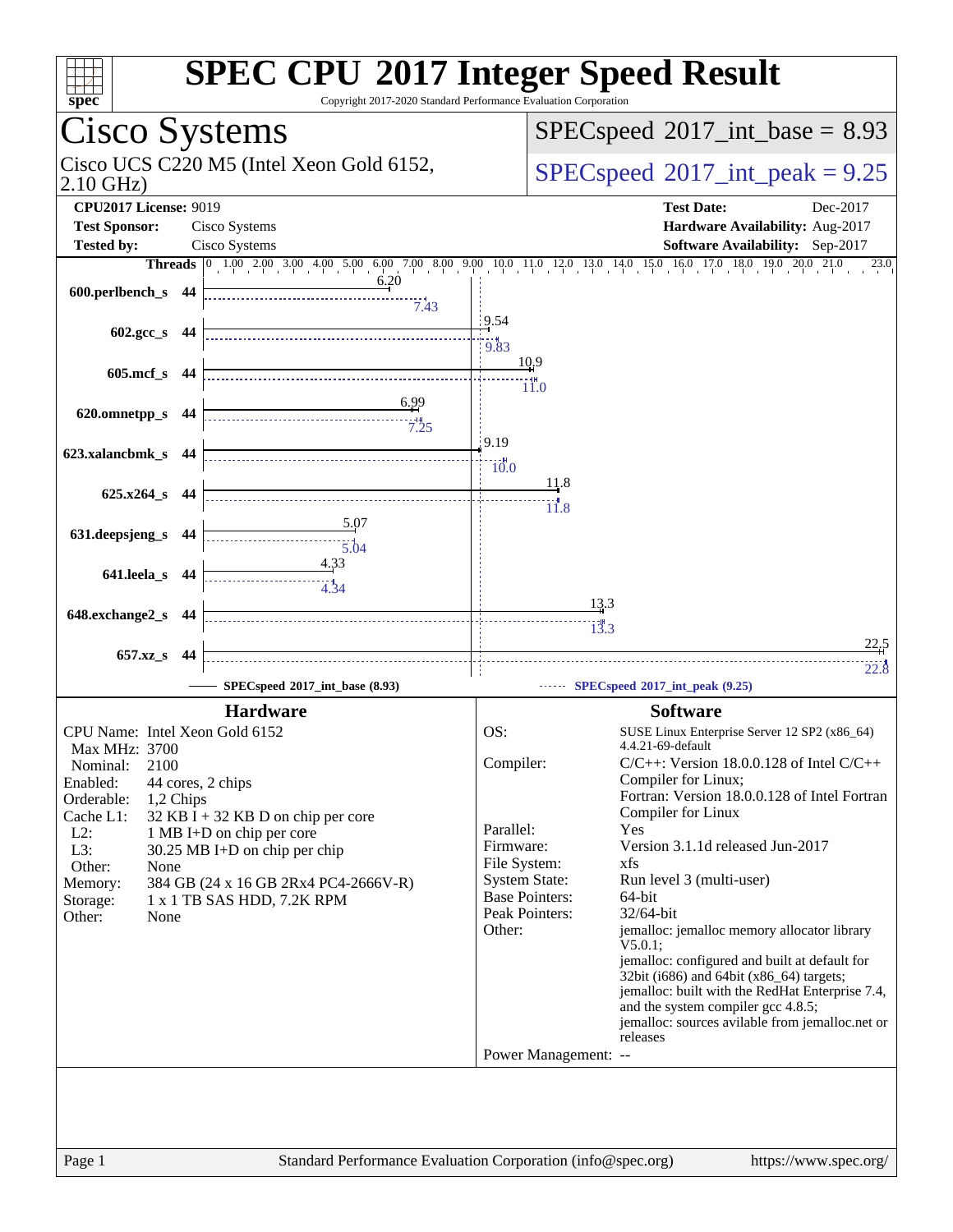

Copyright 2017-2020 Standard Performance Evaluation Corporation

# Cisco Systems

2.10 GHz) Cisco UCS C220 M5 (Intel Xeon Gold 6152,  $SPECspeed@2017$  $SPECspeed@2017$  int peak = 9.25

 $SPECspeed^{\circ}2017\_int\_base = 8.93$  $SPECspeed^{\circ}2017\_int\_base = 8.93$ 

**[CPU2017 License:](http://www.spec.org/auto/cpu2017/Docs/result-fields.html#CPU2017License)** 9019 **[Test Date:](http://www.spec.org/auto/cpu2017/Docs/result-fields.html#TestDate)** Dec-2017 **[Test Sponsor:](http://www.spec.org/auto/cpu2017/Docs/result-fields.html#TestSponsor)** Cisco Systems **[Hardware Availability:](http://www.spec.org/auto/cpu2017/Docs/result-fields.html#HardwareAvailability)** Aug-2017 **[Tested by:](http://www.spec.org/auto/cpu2017/Docs/result-fields.html#Testedby)** Cisco Systems **[Software Availability:](http://www.spec.org/auto/cpu2017/Docs/result-fields.html#SoftwareAvailability)** Sep-2017

### **[Results Table](http://www.spec.org/auto/cpu2017/Docs/result-fields.html#ResultsTable)**

|                                     | <b>Base</b>    |                |       |                |       |                | <b>Peak</b> |                |                |              |                |              |                |              |
|-------------------------------------|----------------|----------------|-------|----------------|-------|----------------|-------------|----------------|----------------|--------------|----------------|--------------|----------------|--------------|
| <b>Benchmark</b>                    | <b>Threads</b> | <b>Seconds</b> | Ratio | <b>Seconds</b> | Ratio | <b>Seconds</b> | Ratio       | <b>Threads</b> | <b>Seconds</b> | <b>Ratio</b> | <b>Seconds</b> | <b>Ratio</b> | <b>Seconds</b> | <b>Ratio</b> |
| $600.$ perlbench_s                  | 44             | 286            | 6.20  | 286            | 6.20  | 285            | 6.23        | 44             | 239            | 7.43         | 239            | 7.42         | 239            | 7.44         |
| 602.gcc_s                           | 44             | 418            | 9.54  | 417            | 9.54  | 419            | 9.51        | 44             | 407            | 9.78         | 405            | 9.83         | 405            | 9.83         |
| $605$ .mcf s                        | 44             | 433            | 10.9  | 428            | 11.0  | 434            | 10.9        | 44             | 431            | 11.0         | 424            | .1.1         | 428            | <b>11.0</b>  |
| 620.omnetpp_s                       | 44             | 235            | 6.94  | 227            | 7.17  | 233            | 6.99        | 44             | 229            | 7.11         | 224            | 7.28         | 225            | 7.25         |
| 623.xalancbmk s                     | 44             | 155            | 9.16  | 154            | 9.19  | 153            | 9.25        | 44             | 141            | <b>10.0</b>  | 142            | 10.0         | 140            | 10.1         |
| 625.x264 s                          | 44             | 149            | 11.8  | 149            | 11.9  | 149            | 11.8        | 44             | 149            | 11.8         | 149            | 1.8          | 149            | 1.9          |
| 631.deepsjeng_s                     | 44             | 282            | 5.07  | 283            | 5.06  | 282            | 5.08        | 44             | 285            | 5.04         | 284            | 5.04         | 284            | 5.04         |
| 641.leela s                         | 44             | 394            | 4.33  | 394            | 4.33  | 395            | 4.32        | 44             | 395            | 4.32         | <u>393</u>     | 4.34         | 393            | 4.34         |
| 648.exchange2_s                     | 44             | 220            | 13.3  | 221            | 13.3  | 222            | 13.2        | 44             | 221            | 13.3         | 220            | 3.4          | 222            | 13.3         |
| $657.xz$ <sub>S</sub>               | 44             | 274            | 22.5  | 274            | 22.5  | 273            | 22.7        | 44             | 271            | 22.8         | 272            | 22.7         | 271            | 22.8         |
| $SPECspeed*2017$ int base =<br>8.93 |                |                |       |                |       |                |             |                |                |              |                |              |                |              |

**[SPECspeed](http://www.spec.org/auto/cpu2017/Docs/result-fields.html#SPECspeed2017intpeak)[2017\\_int\\_peak =](http://www.spec.org/auto/cpu2017/Docs/result-fields.html#SPECspeed2017intpeak) 9.25**

Results appear in the [order in which they were run.](http://www.spec.org/auto/cpu2017/Docs/result-fields.html#RunOrder) Bold underlined text [indicates a median measurement](http://www.spec.org/auto/cpu2017/Docs/result-fields.html#Median).

#### **[Operating System Notes](http://www.spec.org/auto/cpu2017/Docs/result-fields.html#OperatingSystemNotes)**

Stack size set to unlimited using "ulimit -s unlimited"

#### **[General Notes](http://www.spec.org/auto/cpu2017/Docs/result-fields.html#GeneralNotes)**

Environment variables set by runcpu before the start of the run: KMP\_AFFINITY = "granularity=fine,scatter" LD\_LIBRARY\_PATH = "/home/cpu2017/lib/ia32:/home/cpu2017/lib/intel64:/home/cpu2017/je5.0.1-32:/home/cpu2017/je5.0.1-64" OMP\_STACKSIZE = "192M"

 Binaries compiled on a system with 1x Intel Core i7-4790 CPU + 32GB RAM memory using Redhat Enterprise Linux 7.4 Transparent Huge Pages enabled by default Prior to runcpu invocation Filesystem page cache synced and cleared with: sync; echo 3> /proc/sys/vm/drop\_caches No: The test sponsor attests, as of date of publication, that CVE-2017-5754 (Meltdown) is mitigated in the system as tested and documented. No: The test sponsor attests, as of date of publication, that CVE-2017-5753 (Spectre variant 1) is mitigated in the system as tested and documented. No: The test sponsor attests, as of date of publication, that CVE-2017-5715 (Spectre variant 2) is mitigated in the system as tested and documented.

This benchmark result is intended to provide perspective on past performance using the historical hardware and/or software described on this result page.

The system as described on this result page was formerly

Page 2 Standard Performance Evaluation Corporation [\(info@spec.org\)](mailto:info@spec.org) <https://www.spec.org/> **(Continued on next page)**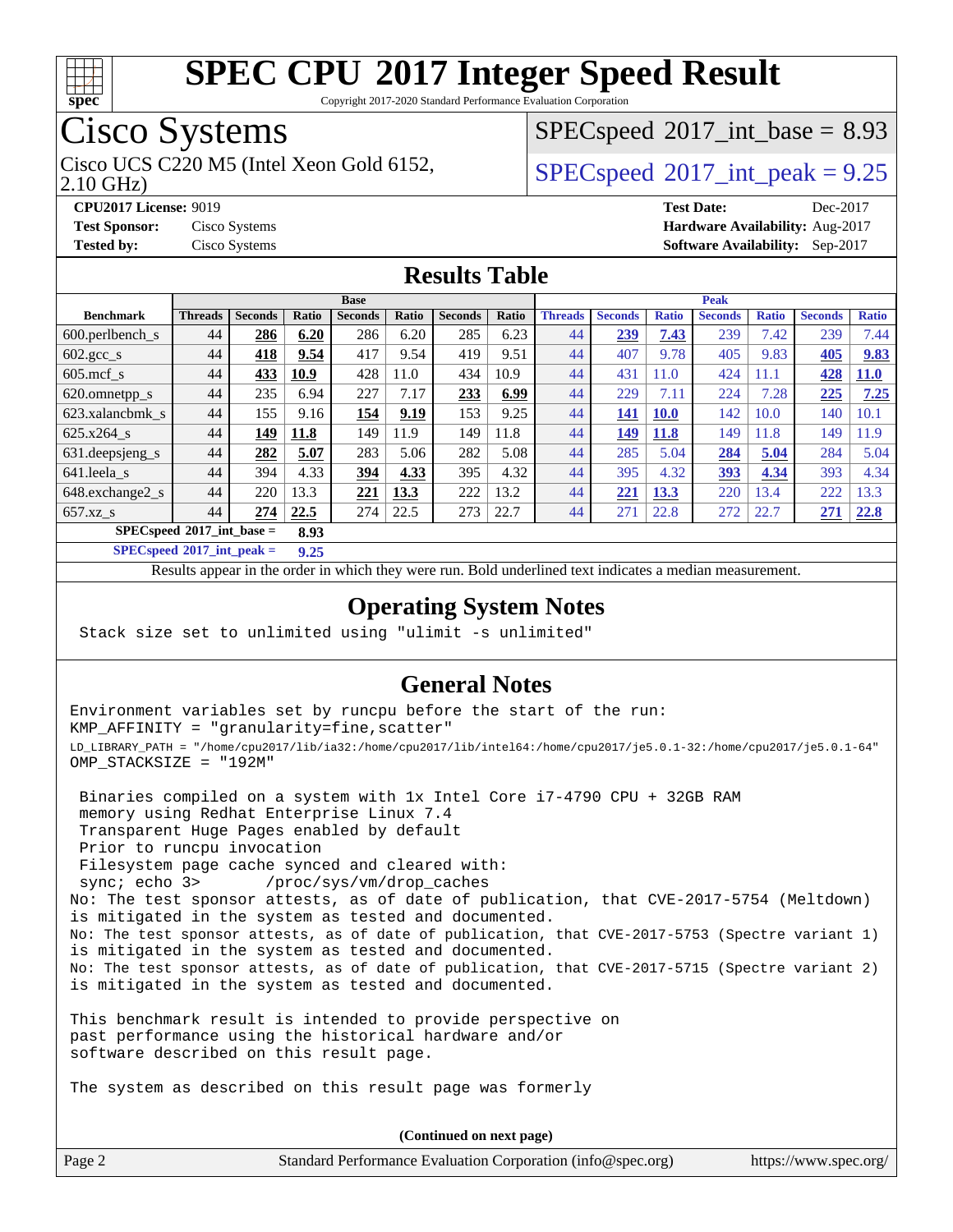

Copyright 2017-2020 Standard Performance Evaluation Corporation

# Cisco Systems

 $SPECspeed^{\circ}2017\_int\_base = 8.93$  $SPECspeed^{\circ}2017\_int\_base = 8.93$ 

Cisco UCS C220 M5 (Intel Xeon Gold 6152,  $SPECspeed@2017$  $SPECspeed@2017$  int peak = 9.25

### 2.10 GHz)

**[Test Sponsor:](http://www.spec.org/auto/cpu2017/Docs/result-fields.html#TestSponsor)** Cisco Systems **[Hardware Availability:](http://www.spec.org/auto/cpu2017/Docs/result-fields.html#HardwareAvailability)** Aug-2017 **[Tested by:](http://www.spec.org/auto/cpu2017/Docs/result-fields.html#Testedby)** Cisco Systems **[Software Availability:](http://www.spec.org/auto/cpu2017/Docs/result-fields.html#SoftwareAvailability)** Sep-2017

**[CPU2017 License:](http://www.spec.org/auto/cpu2017/Docs/result-fields.html#CPU2017License)** 9019 **[Test Date:](http://www.spec.org/auto/cpu2017/Docs/result-fields.html#TestDate)** Dec-2017

#### **[General Notes \(Continued\)](http://www.spec.org/auto/cpu2017/Docs/result-fields.html#GeneralNotes)**

generally available. At the time of this publication, it may not be shipping, and/or may not be supported, and/or may fail to meet other tests of General Availability described in the SPEC OSG Policy document, <http://www.spec.org/osg/policy.html>

This measured result may not be representative of the result that would be measured were this benchmark run with hardware and software available as of the publication date.

#### **[Platform Notes](http://www.spec.org/auto/cpu2017/Docs/result-fields.html#PlatformNotes)**

Page 3 Standard Performance Evaluation Corporation [\(info@spec.org\)](mailto:info@spec.org) <https://www.spec.org/> BIOS Settings: Intel HyperThreading Technology set to Disabled CPU performance set to Enterprise Power Performance Tuning set to OS Controls SNC set to Disabled Patrol Scrub set to Disabled Sysinfo program /home/cpu2017/bin/sysinfo Rev: r5797 of 2017-06-14 96c45e4568ad54c135fd618bcc091c0f running on linux-ox2h Fri Dec 22 06:40:39 2017 SUT (System Under Test) info as seen by some common utilities. For more information on this section, see <https://www.spec.org/cpu2017/Docs/config.html#sysinfo> From /proc/cpuinfo model name : Intel(R) Xeon(R) Gold 6152 CPU @ 2.10GHz 2 "physical id"s (chips) 44 "processors" cores, siblings (Caution: counting these is hw and system dependent. The following excerpts from /proc/cpuinfo might not be reliable. Use with caution.) cpu cores : 22 siblings : 22 physical 0: cores 0 1 2 3 4 5 8 9 10 11 12 16 17 18 19 20 21 24 25 26 27 28 physical 1: cores 0 1 2 3 4 5 8 9 10 11 12 16 17 18 19 20 21 24 25 26 27 28 From lscpu: Architecture: x86\_64 CPU op-mode(s): 32-bit, 64-bit Byte Order: Little Endian  $CPU(s):$  44 On-line CPU(s) list: 0-43 Thread(s) per core: 1 Core(s) per socket: 22 Socket(s): 2 **(Continued on next page)**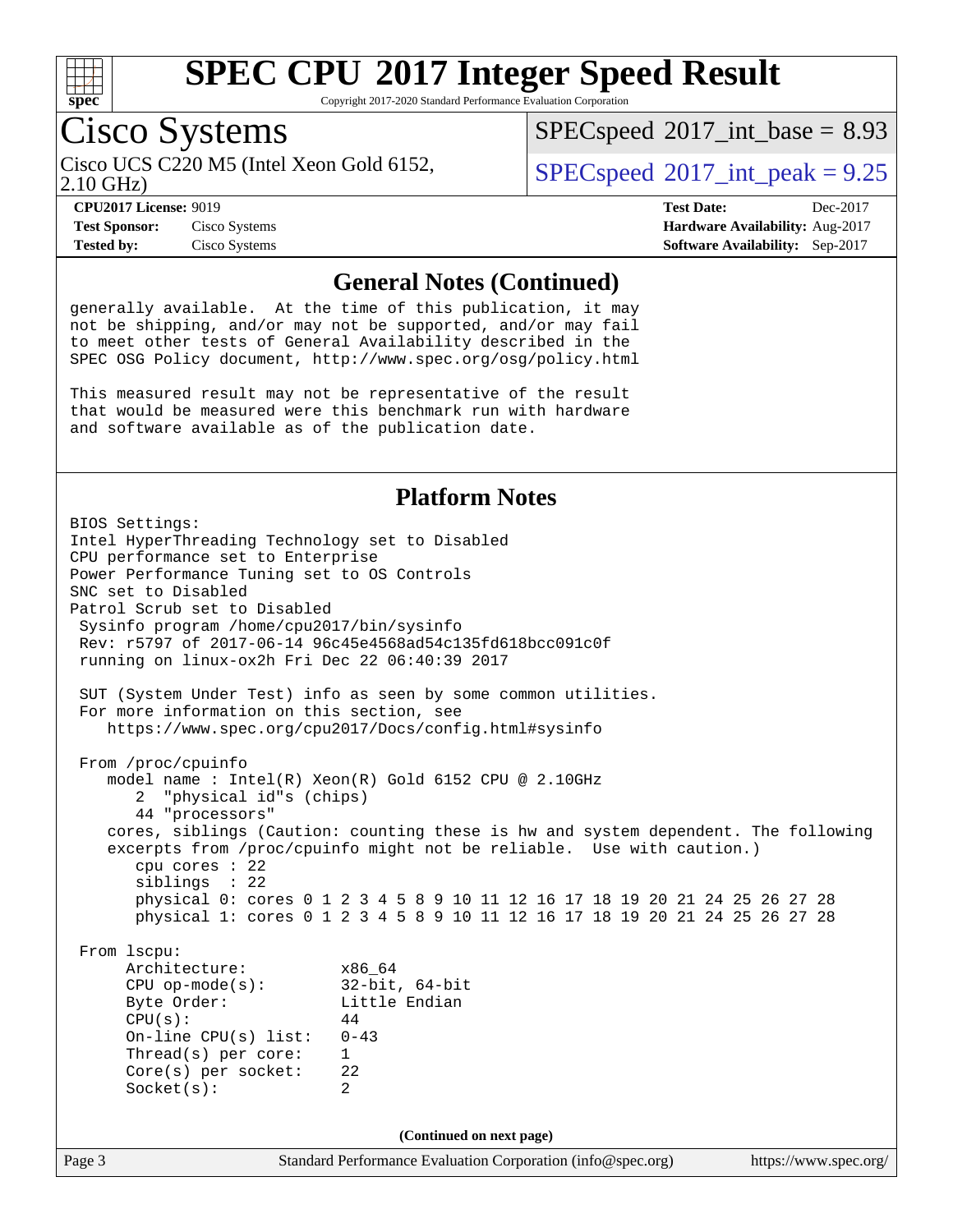

Copyright 2017-2020 Standard Performance Evaluation Corporation

Cisco Systems<br>Cisco UCS C220 M5 (Intel Xeon Gold 6152, 2.10 GHz)

 $SPEC speed$ <sup>®</sup> $2017$ \_int\_base = 8.93

 $SPEC speed<sup>®</sup>2017_int_ppeak = 9.25$ 

**[Tested by:](http://www.spec.org/auto/cpu2017/Docs/result-fields.html#Testedby)** Cisco Systems **[Software Availability:](http://www.spec.org/auto/cpu2017/Docs/result-fields.html#SoftwareAvailability)** Sep-2017

**[CPU2017 License:](http://www.spec.org/auto/cpu2017/Docs/result-fields.html#CPU2017License)** 9019 **[Test Date:](http://www.spec.org/auto/cpu2017/Docs/result-fields.html#TestDate)** Dec-2017 **[Test Sponsor:](http://www.spec.org/auto/cpu2017/Docs/result-fields.html#TestSponsor)** Cisco Systems **[Hardware Availability:](http://www.spec.org/auto/cpu2017/Docs/result-fields.html#HardwareAvailability)** Aug-2017

#### **[Platform Notes \(Continued\)](http://www.spec.org/auto/cpu2017/Docs/result-fields.html#PlatformNotes)**

| NUMA $node(s):$                                                                      | 2                                                                                                                                                                    |  |  |  |  |  |  |
|--------------------------------------------------------------------------------------|----------------------------------------------------------------------------------------------------------------------------------------------------------------------|--|--|--|--|--|--|
| Vendor ID:                                                                           | GenuineIntel                                                                                                                                                         |  |  |  |  |  |  |
| CPU family:                                                                          | 6                                                                                                                                                                    |  |  |  |  |  |  |
| Model:                                                                               | 85                                                                                                                                                                   |  |  |  |  |  |  |
| Model name:                                                                          | $Intel(R) Xeon(R) Gold 6152 CPU @ 2.10GHz$                                                                                                                           |  |  |  |  |  |  |
| Stepping:                                                                            | 4                                                                                                                                                                    |  |  |  |  |  |  |
| CPU MHz:                                                                             | 1982.493                                                                                                                                                             |  |  |  |  |  |  |
| $CPU$ $max$ $MHz$ :                                                                  | 3700.0000                                                                                                                                                            |  |  |  |  |  |  |
| CPU min MHz:                                                                         | 1000.0000                                                                                                                                                            |  |  |  |  |  |  |
| BogoMIPS:                                                                            | 4190.13                                                                                                                                                              |  |  |  |  |  |  |
| Virtualization:                                                                      | $VT - x$                                                                                                                                                             |  |  |  |  |  |  |
| $L1d$ cache:                                                                         | 32K                                                                                                                                                                  |  |  |  |  |  |  |
| Lli cache:                                                                           | 32K                                                                                                                                                                  |  |  |  |  |  |  |
| $L2$ cache:                                                                          | 1024K                                                                                                                                                                |  |  |  |  |  |  |
| $L3$ cache:                                                                          | 30976K                                                                                                                                                               |  |  |  |  |  |  |
| NUMA node0 CPU(s):                                                                   | $0 - 21$                                                                                                                                                             |  |  |  |  |  |  |
| NUMA $node1$ $CPU(s):$                                                               | $22 - 43$                                                                                                                                                            |  |  |  |  |  |  |
| Flags:                                                                               | fpu vme de pse tsc msr pae mce cx8 apic sep mtrr pge mca cmov                                                                                                        |  |  |  |  |  |  |
|                                                                                      | pat pse36 clflush dts acpi mmx fxsr sse sse2 ss ht tm pbe syscall nx pdpelgb rdtscp                                                                                  |  |  |  |  |  |  |
|                                                                                      | lm constant_tsc art arch_perfmon pebs bts rep_good nopl xtopology nonstop_tsc                                                                                        |  |  |  |  |  |  |
|                                                                                      | aperfmperf eagerfpu pni pclmulqdq dtes64 monitor ds_cpl vmx smx est tm2 ssse3 sdbg                                                                                   |  |  |  |  |  |  |
|                                                                                      | fma cx16 xtpr pdcm pcid dca sse4_1 sse4_2 x2apic movbe popcnt tsc_deadline_timer aes                                                                                 |  |  |  |  |  |  |
|                                                                                      | xsave avx f16c rdrand lahf_lm abm 3dnowprefetch ida arat epb pln pts dtherm hwp<br>hwp_act_window hwp_epp hwp_pkg_req intel_pt tpr_shadow vnmi flexpriority ept vpid |  |  |  |  |  |  |
|                                                                                      | fsgsbase tsc_adjust bmil hle avx2 smep bmi2 erms invpcid rtm cqm mpx avx512f                                                                                         |  |  |  |  |  |  |
|                                                                                      | avx512dq rdseed adx smap clflushopt clwb avx512cd avx512bw avx512vl xsaveopt xsavec                                                                                  |  |  |  |  |  |  |
| xgetbv1 cqm_llc cqm_occup_llc                                                        |                                                                                                                                                                      |  |  |  |  |  |  |
|                                                                                      |                                                                                                                                                                      |  |  |  |  |  |  |
| /proc/cpuinfo cache data                                                             |                                                                                                                                                                      |  |  |  |  |  |  |
| cache size $: 30976$ KB                                                              |                                                                                                                                                                      |  |  |  |  |  |  |
|                                                                                      |                                                                                                                                                                      |  |  |  |  |  |  |
| From numactl --hardware WARNING: a numactl 'node' might or might not correspond to a |                                                                                                                                                                      |  |  |  |  |  |  |
| physical chip.                                                                       |                                                                                                                                                                      |  |  |  |  |  |  |
| $available: 2 nodes (0-1)$                                                           |                                                                                                                                                                      |  |  |  |  |  |  |
| node 0 cpus: 0 1 2 3 4 5 6 7 8 9 10 11 12 13 14 15 16 17 18 19 20 21                 |                                                                                                                                                                      |  |  |  |  |  |  |
| node 0 size: 192019 MB                                                               |                                                                                                                                                                      |  |  |  |  |  |  |
| node 0 free: 191220 MB                                                               |                                                                                                                                                                      |  |  |  |  |  |  |
|                                                                                      | node 1 cpus: 22 23 24 25 26 27 28 29 30 31 32 33 34 35 36 37 38 39 40 41 42 43                                                                                       |  |  |  |  |  |  |
| node 1 size: 193384 MB                                                               |                                                                                                                                                                      |  |  |  |  |  |  |
| node 1 free: 192808 MB                                                               |                                                                                                                                                                      |  |  |  |  |  |  |
| node distances:                                                                      |                                                                                                                                                                      |  |  |  |  |  |  |
| node<br>$\overline{0}$<br>1                                                          |                                                                                                                                                                      |  |  |  |  |  |  |
| 0:<br>10<br>21                                                                       |                                                                                                                                                                      |  |  |  |  |  |  |
| 1:<br>21<br>10                                                                       |                                                                                                                                                                      |  |  |  |  |  |  |
|                                                                                      |                                                                                                                                                                      |  |  |  |  |  |  |
| From /proc/meminfo                                                                   |                                                                                                                                                                      |  |  |  |  |  |  |
| MemTotal:<br>394653816 kB                                                            |                                                                                                                                                                      |  |  |  |  |  |  |
|                                                                                      |                                                                                                                                                                      |  |  |  |  |  |  |
| (Continued on next page)                                                             |                                                                                                                                                                      |  |  |  |  |  |  |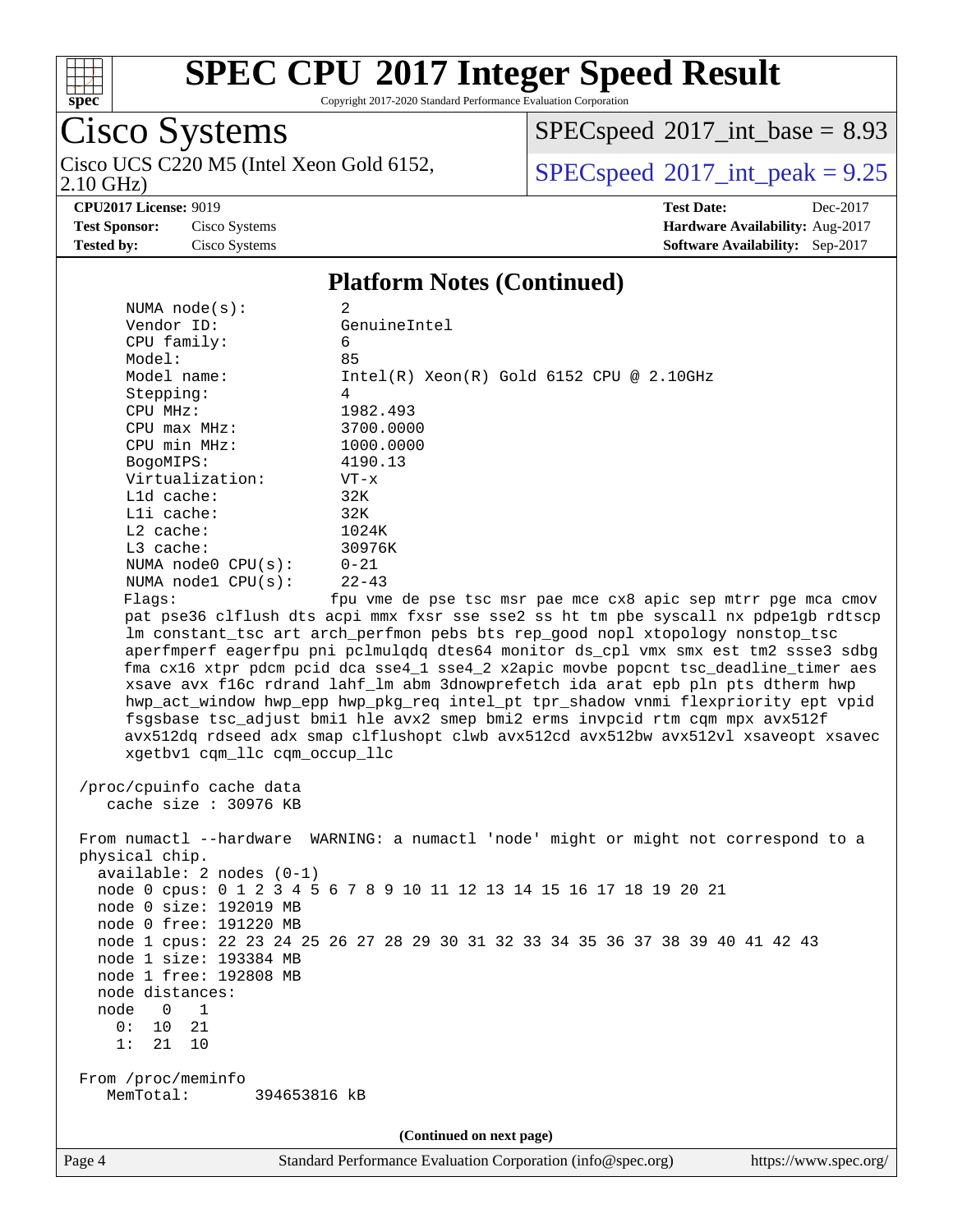

Copyright 2017-2020 Standard Performance Evaluation Corporation

# Cisco Systems

2.10 GHz) Cisco UCS C220 M5 (Intel Xeon Gold 6152,  $SPECspeed@2017$  $SPECspeed@2017$  int peak = 9.25

 $SPECspeed^{\circ}2017\_int\_base = 8.93$  $SPECspeed^{\circ}2017\_int\_base = 8.93$ 

**[Test Sponsor:](http://www.spec.org/auto/cpu2017/Docs/result-fields.html#TestSponsor)** Cisco Systems **[Hardware Availability:](http://www.spec.org/auto/cpu2017/Docs/result-fields.html#HardwareAvailability)** Aug-2017 **[Tested by:](http://www.spec.org/auto/cpu2017/Docs/result-fields.html#Testedby)** Cisco Systems **[Software Availability:](http://www.spec.org/auto/cpu2017/Docs/result-fields.html#SoftwareAvailability)** Sep-2017

**[CPU2017 License:](http://www.spec.org/auto/cpu2017/Docs/result-fields.html#CPU2017License)** 9019 **[Test Date:](http://www.spec.org/auto/cpu2017/Docs/result-fields.html#TestDate)** Dec-2017

#### **[Platform Notes \(Continued\)](http://www.spec.org/auto/cpu2017/Docs/result-fields.html#PlatformNotes)**

Page 5 Standard Performance Evaluation Corporation [\(info@spec.org\)](mailto:info@spec.org) <https://www.spec.org/> HugePages\_Total: 0 Hugepagesize: 2048 kB /usr/bin/lsb\_release -d SUSE Linux Enterprise Server 12 SP2 From /etc/\*release\* /etc/\*version\* SuSE-release: SUSE Linux Enterprise Server 12 (x86\_64) VERSION = 12 PATCHLEVEL = 2 # This file is deprecated and will be removed in a future service pack or release. # Please check /etc/os-release for details about this release. os-release: NAME="SLES" VERSION="12-SP2" VERSION\_ID="12.2" PRETTY\_NAME="SUSE Linux Enterprise Server 12 SP2" ID="sles" ANSI\_COLOR="0;32" CPE\_NAME="cpe:/o:suse:sles:12:sp2" uname -a: Linux linux-ox2h 4.4.21-69-default #1 SMP Tue Oct 25 10:58:20 UTC 2016 (9464f67) x86\_64 x86\_64 x86\_64 GNU/Linux run-level 3 Dec 21 20:12 SPEC is set to: /home/cpu2017<br>Filesystem Type Size Type Size Used Avail Use% Mounted on /dev/sdb5 xfs 317G 98G 220G 31% /home Additional information from dmidecode follows. WARNING: Use caution when you interpret this section. The 'dmidecode' program reads system data which is "intended to allow hardware to be accurately determined", but the intent may not be met, as there are frequent changes to hardware, firmware, and the "DMTF SMBIOS" standard. BIOS Cisco Systems, Inc. C220M5.3.1.1d.0.0615170645 06/15/2017 Memory: 24x 0xCE00 M393A2G40EB2-CTD 16 GB 2 rank 2666 (End of data from sysinfo program) **[Compiler Version Notes](http://www.spec.org/auto/cpu2017/Docs/result-fields.html#CompilerVersionNotes)** ============================================================================== C | 600.perlbench\_s(base, peak) 602.gcc\_s(base, peak) 605.mcf\_s(base, **(Continued on next page)**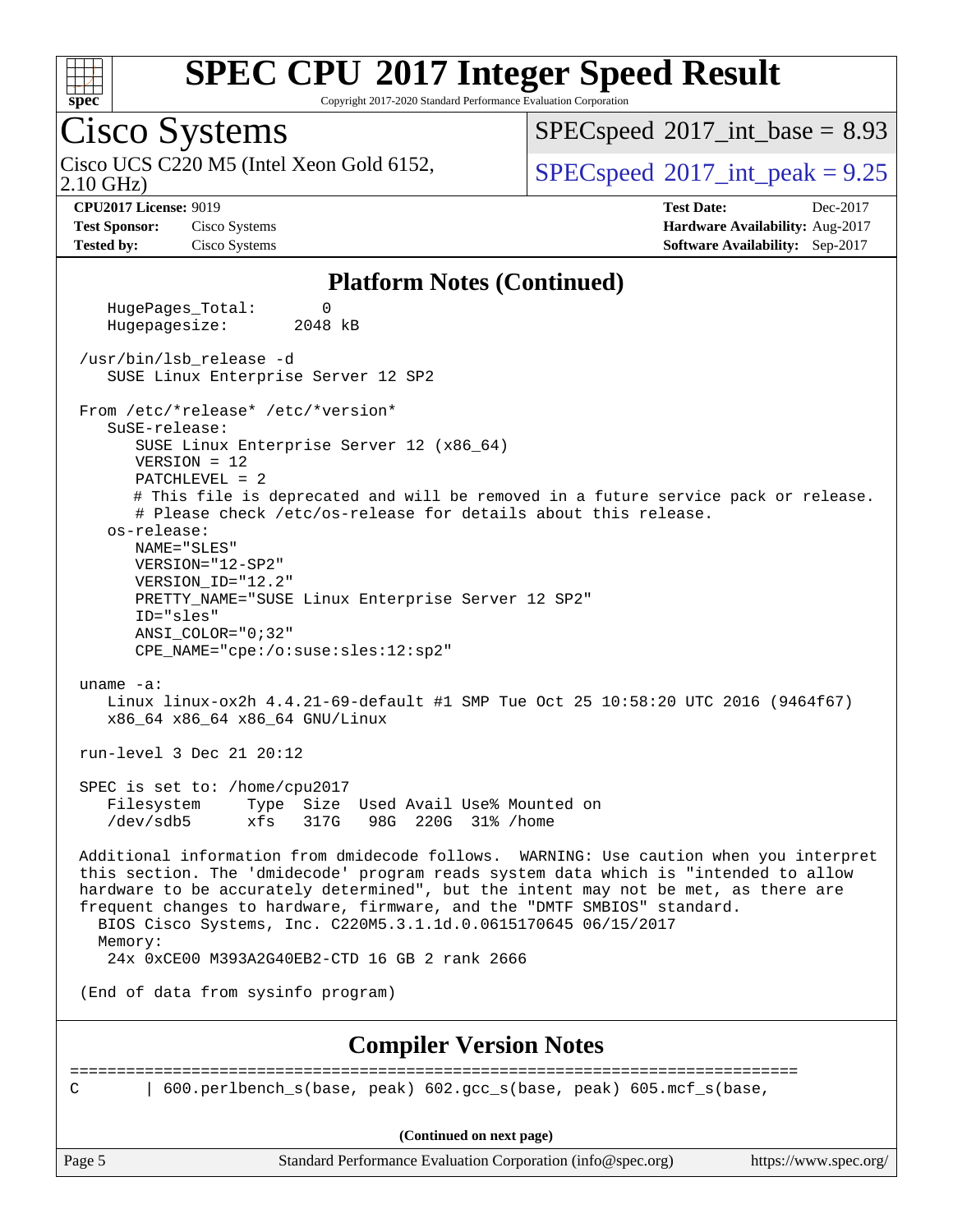

Copyright 2017-2020 Standard Performance Evaluation Corporation

## Cisco Systems

 $SPECspeed^{\circledcirc}2017\_int\_base = 8.93$  $SPECspeed^{\circledcirc}2017\_int\_base = 8.93$ 

Cisco UCS C220 M5 (Intel Xeon Gold 6152,  $SPECspeed@2017$  $SPECspeed@2017$  int peak = 9.25

2.10 GHz)

**[Test Sponsor:](http://www.spec.org/auto/cpu2017/Docs/result-fields.html#TestSponsor)** Cisco Systems **[Hardware Availability:](http://www.spec.org/auto/cpu2017/Docs/result-fields.html#HardwareAvailability)** Aug-2017

**[CPU2017 License:](http://www.spec.org/auto/cpu2017/Docs/result-fields.html#CPU2017License)** 9019 **[Test Date:](http://www.spec.org/auto/cpu2017/Docs/result-fields.html#TestDate)** Dec-2017 **[Tested by:](http://www.spec.org/auto/cpu2017/Docs/result-fields.html#Testedby)** Cisco Systems **[Software Availability:](http://www.spec.org/auto/cpu2017/Docs/result-fields.html#SoftwareAvailability)** Sep-2017

#### **[Compiler Version Notes \(Continued\)](http://www.spec.org/auto/cpu2017/Docs/result-fields.html#CompilerVersionNotes)**

| peak) 625.x264\_s(base, peak) 657.xz\_s(base, peak)

----------------------------------------------------------------------------- icc (ICC) 18.0.0 20170811 Copyright (C) 1985-2017 Intel Corporation. All rights reserved. ------------------------------------------------------------------------------

============================================================================== C++ | 620.omnetpp\_s(base, peak) 623.xalancbmk\_s(base, peak)

 | 631.deepsjeng\_s(base, peak) 641.leela\_s(base, peak) ------------------------------------------------------------------------------

icpc (ICC) 18.0.0 20170811

Copyright (C) 1985-2017 Intel Corporation. All rights reserved.

------------------------------------------------------------------------------

#### ==============================================================================

Fortran | 648.exchange2\_s(base, peak) ------------------------------------------------------------------------------

ifort (IFORT) 18.0.0 20170811

Copyright (C) 1985-2017 Intel Corporation. All rights reserved. ------------------------------------------------------------------------------

### **[Base Compiler Invocation](http://www.spec.org/auto/cpu2017/Docs/result-fields.html#BaseCompilerInvocation)**

[C benchmarks](http://www.spec.org/auto/cpu2017/Docs/result-fields.html#Cbenchmarks):  $i$ cc

[C++ benchmarks:](http://www.spec.org/auto/cpu2017/Docs/result-fields.html#CXXbenchmarks) [icpc](http://www.spec.org/cpu2017/results/res2018q1/cpu2017-20171225-02037.flags.html#user_CXXbase_intel_icpc_18.0_c510b6838c7f56d33e37e94d029a35b4a7bccf4766a728ee175e80a419847e808290a9b78be685c44ab727ea267ec2f070ec5dc83b407c0218cded6866a35d07)

[Fortran benchmarks](http://www.spec.org/auto/cpu2017/Docs/result-fields.html#Fortranbenchmarks): [ifort](http://www.spec.org/cpu2017/results/res2018q1/cpu2017-20171225-02037.flags.html#user_FCbase_intel_ifort_18.0_8111460550e3ca792625aed983ce982f94888b8b503583aa7ba2b8303487b4d8a21a13e7191a45c5fd58ff318f48f9492884d4413fa793fd88dd292cad7027ca)

### **[Base Portability Flags](http://www.spec.org/auto/cpu2017/Docs/result-fields.html#BasePortabilityFlags)**

 600.perlbench\_s: [-DSPEC\\_LP64](http://www.spec.org/cpu2017/results/res2018q1/cpu2017-20171225-02037.flags.html#b600.perlbench_s_basePORTABILITY_DSPEC_LP64) [-DSPEC\\_LINUX\\_X64](http://www.spec.org/cpu2017/results/res2018q1/cpu2017-20171225-02037.flags.html#b600.perlbench_s_baseCPORTABILITY_DSPEC_LINUX_X64) 602.gcc\_s: [-DSPEC\\_LP64](http://www.spec.org/cpu2017/results/res2018q1/cpu2017-20171225-02037.flags.html#suite_basePORTABILITY602_gcc_s_DSPEC_LP64) 605.mcf\_s: [-DSPEC\\_LP64](http://www.spec.org/cpu2017/results/res2018q1/cpu2017-20171225-02037.flags.html#suite_basePORTABILITY605_mcf_s_DSPEC_LP64) 620.omnetpp\_s: [-DSPEC\\_LP64](http://www.spec.org/cpu2017/results/res2018q1/cpu2017-20171225-02037.flags.html#suite_basePORTABILITY620_omnetpp_s_DSPEC_LP64) 623.xalancbmk\_s: [-DSPEC\\_LP64](http://www.spec.org/cpu2017/results/res2018q1/cpu2017-20171225-02037.flags.html#suite_basePORTABILITY623_xalancbmk_s_DSPEC_LP64) [-DSPEC\\_LINUX](http://www.spec.org/cpu2017/results/res2018q1/cpu2017-20171225-02037.flags.html#b623.xalancbmk_s_baseCXXPORTABILITY_DSPEC_LINUX) 625.x264\_s: [-DSPEC\\_LP64](http://www.spec.org/cpu2017/results/res2018q1/cpu2017-20171225-02037.flags.html#suite_basePORTABILITY625_x264_s_DSPEC_LP64) 631.deepsjeng\_s: [-DSPEC\\_LP64](http://www.spec.org/cpu2017/results/res2018q1/cpu2017-20171225-02037.flags.html#suite_basePORTABILITY631_deepsjeng_s_DSPEC_LP64) 641.leela\_s: [-DSPEC\\_LP64](http://www.spec.org/cpu2017/results/res2018q1/cpu2017-20171225-02037.flags.html#suite_basePORTABILITY641_leela_s_DSPEC_LP64) 648.exchange2\_s: [-DSPEC\\_LP64](http://www.spec.org/cpu2017/results/res2018q1/cpu2017-20171225-02037.flags.html#suite_basePORTABILITY648_exchange2_s_DSPEC_LP64)

**(Continued on next page)**

Page 6 Standard Performance Evaluation Corporation [\(info@spec.org\)](mailto:info@spec.org) <https://www.spec.org/>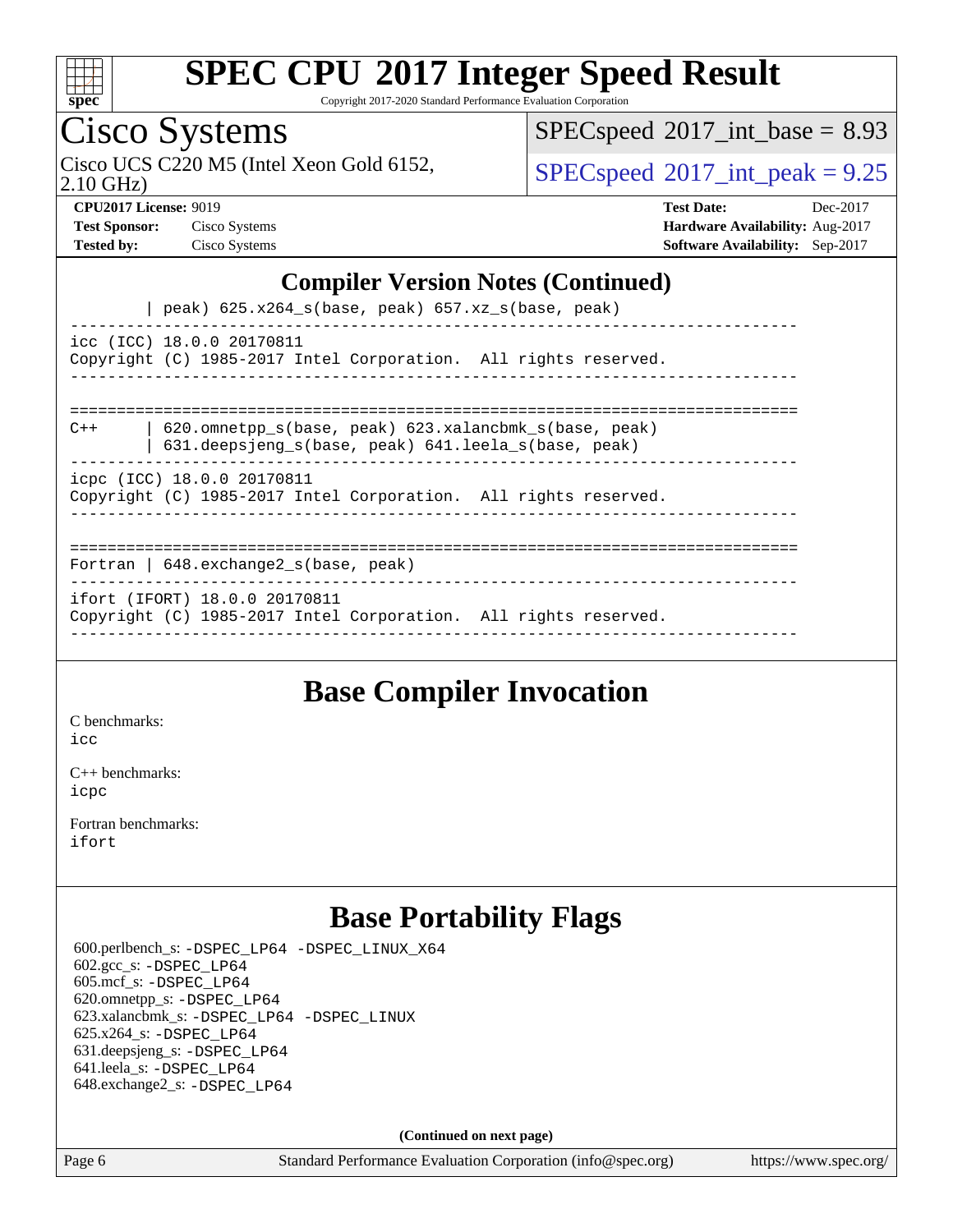

Copyright 2017-2020 Standard Performance Evaluation Corporation

### Cisco Systems

 $SPEC speed$ <sup>®</sup> $2017$ \_int\_base = 8.93

Cisco UCS C220 M5 (Intel Xeon Gold 6152,  $SPECspeed@2017$  $SPECspeed@2017$  int peak = 9.25

2.10 GHz)

**[CPU2017 License:](http://www.spec.org/auto/cpu2017/Docs/result-fields.html#CPU2017License)** 9019 **[Test Date:](http://www.spec.org/auto/cpu2017/Docs/result-fields.html#TestDate)** Dec-2017 **[Test Sponsor:](http://www.spec.org/auto/cpu2017/Docs/result-fields.html#TestSponsor)** Cisco Systems **[Hardware Availability:](http://www.spec.org/auto/cpu2017/Docs/result-fields.html#HardwareAvailability)** Aug-2017 **[Tested by:](http://www.spec.org/auto/cpu2017/Docs/result-fields.html#Testedby)** Cisco Systems **[Software Availability:](http://www.spec.org/auto/cpu2017/Docs/result-fields.html#SoftwareAvailability)** Sep-2017

## **[Base Portability Flags \(Continued\)](http://www.spec.org/auto/cpu2017/Docs/result-fields.html#BasePortabilityFlags)**

657.xz\_s: [-DSPEC\\_LP64](http://www.spec.org/cpu2017/results/res2018q1/cpu2017-20171225-02037.flags.html#suite_basePORTABILITY657_xz_s_DSPEC_LP64)

### **[Base Optimization Flags](http://www.spec.org/auto/cpu2017/Docs/result-fields.html#BaseOptimizationFlags)**

[C benchmarks](http://www.spec.org/auto/cpu2017/Docs/result-fields.html#Cbenchmarks):

[-Wl,-z,muldefs](http://www.spec.org/cpu2017/results/res2018q1/cpu2017-20171225-02037.flags.html#user_CCbase_link_force_multiple1_b4cbdb97b34bdee9ceefcfe54f4c8ea74255f0b02a4b23e853cdb0e18eb4525ac79b5a88067c842dd0ee6996c24547a27a4b99331201badda8798ef8a743f577) [-xCORE-AVX512](http://www.spec.org/cpu2017/results/res2018q1/cpu2017-20171225-02037.flags.html#user_CCbase_f-xCORE-AVX512) [-ipo](http://www.spec.org/cpu2017/results/res2018q1/cpu2017-20171225-02037.flags.html#user_CCbase_f-ipo) [-O3](http://www.spec.org/cpu2017/results/res2018q1/cpu2017-20171225-02037.flags.html#user_CCbase_f-O3) [-no-prec-div](http://www.spec.org/cpu2017/results/res2018q1/cpu2017-20171225-02037.flags.html#user_CCbase_f-no-prec-div) [-qopt-mem-layout-trans=3](http://www.spec.org/cpu2017/results/res2018q1/cpu2017-20171225-02037.flags.html#user_CCbase_f-qopt-mem-layout-trans_de80db37974c74b1f0e20d883f0b675c88c3b01e9d123adea9b28688d64333345fb62bc4a798493513fdb68f60282f9a726aa07f478b2f7113531aecce732043) [-qopenmp](http://www.spec.org/cpu2017/results/res2018q1/cpu2017-20171225-02037.flags.html#user_CCbase_qopenmp_16be0c44f24f464004c6784a7acb94aca937f053568ce72f94b139a11c7c168634a55f6653758ddd83bcf7b8463e8028bb0b48b77bcddc6b78d5d95bb1df2967) [-DSPEC\\_OPENMP](http://www.spec.org/cpu2017/results/res2018q1/cpu2017-20171225-02037.flags.html#suite_CCbase_DSPEC_OPENMP) [-L/usr/local/je5.0.1-64/lib](http://www.spec.org/cpu2017/results/res2018q1/cpu2017-20171225-02037.flags.html#user_CCbase_jemalloc_link_path64_4b10a636b7bce113509b17f3bd0d6226c5fb2346b9178c2d0232c14f04ab830f976640479e5c33dc2bcbbdad86ecfb6634cbbd4418746f06f368b512fced5394) [-ljemalloc](http://www.spec.org/cpu2017/results/res2018q1/cpu2017-20171225-02037.flags.html#user_CCbase_jemalloc_link_lib_d1249b907c500fa1c0672f44f562e3d0f79738ae9e3c4a9c376d49f265a04b9c99b167ecedbf6711b3085be911c67ff61f150a17b3472be731631ba4d0471706)

[C++ benchmarks:](http://www.spec.org/auto/cpu2017/Docs/result-fields.html#CXXbenchmarks)

[-Wl,-z,muldefs](http://www.spec.org/cpu2017/results/res2018q1/cpu2017-20171225-02037.flags.html#user_CXXbase_link_force_multiple1_b4cbdb97b34bdee9ceefcfe54f4c8ea74255f0b02a4b23e853cdb0e18eb4525ac79b5a88067c842dd0ee6996c24547a27a4b99331201badda8798ef8a743f577) [-xCORE-AVX512](http://www.spec.org/cpu2017/results/res2018q1/cpu2017-20171225-02037.flags.html#user_CXXbase_f-xCORE-AVX512) [-ipo](http://www.spec.org/cpu2017/results/res2018q1/cpu2017-20171225-02037.flags.html#user_CXXbase_f-ipo) [-O3](http://www.spec.org/cpu2017/results/res2018q1/cpu2017-20171225-02037.flags.html#user_CXXbase_f-O3) [-no-prec-div](http://www.spec.org/cpu2017/results/res2018q1/cpu2017-20171225-02037.flags.html#user_CXXbase_f-no-prec-div) [-qopt-mem-layout-trans=3](http://www.spec.org/cpu2017/results/res2018q1/cpu2017-20171225-02037.flags.html#user_CXXbase_f-qopt-mem-layout-trans_de80db37974c74b1f0e20d883f0b675c88c3b01e9d123adea9b28688d64333345fb62bc4a798493513fdb68f60282f9a726aa07f478b2f7113531aecce732043) [-L/usr/local/je5.0.1-64/lib](http://www.spec.org/cpu2017/results/res2018q1/cpu2017-20171225-02037.flags.html#user_CXXbase_jemalloc_link_path64_4b10a636b7bce113509b17f3bd0d6226c5fb2346b9178c2d0232c14f04ab830f976640479e5c33dc2bcbbdad86ecfb6634cbbd4418746f06f368b512fced5394) [-ljemalloc](http://www.spec.org/cpu2017/results/res2018q1/cpu2017-20171225-02037.flags.html#user_CXXbase_jemalloc_link_lib_d1249b907c500fa1c0672f44f562e3d0f79738ae9e3c4a9c376d49f265a04b9c99b167ecedbf6711b3085be911c67ff61f150a17b3472be731631ba4d0471706)

[Fortran benchmarks](http://www.spec.org/auto/cpu2017/Docs/result-fields.html#Fortranbenchmarks):

[-Wl,-z,muldefs](http://www.spec.org/cpu2017/results/res2018q1/cpu2017-20171225-02037.flags.html#user_FCbase_link_force_multiple1_b4cbdb97b34bdee9ceefcfe54f4c8ea74255f0b02a4b23e853cdb0e18eb4525ac79b5a88067c842dd0ee6996c24547a27a4b99331201badda8798ef8a743f577) [-xCORE-AVX512](http://www.spec.org/cpu2017/results/res2018q1/cpu2017-20171225-02037.flags.html#user_FCbase_f-xCORE-AVX512) [-ipo](http://www.spec.org/cpu2017/results/res2018q1/cpu2017-20171225-02037.flags.html#user_FCbase_f-ipo) [-O3](http://www.spec.org/cpu2017/results/res2018q1/cpu2017-20171225-02037.flags.html#user_FCbase_f-O3) [-no-prec-div](http://www.spec.org/cpu2017/results/res2018q1/cpu2017-20171225-02037.flags.html#user_FCbase_f-no-prec-div) [-qopt-mem-layout-trans=3](http://www.spec.org/cpu2017/results/res2018q1/cpu2017-20171225-02037.flags.html#user_FCbase_f-qopt-mem-layout-trans_de80db37974c74b1f0e20d883f0b675c88c3b01e9d123adea9b28688d64333345fb62bc4a798493513fdb68f60282f9a726aa07f478b2f7113531aecce732043) [-nostandard-realloc-lhs](http://www.spec.org/cpu2017/results/res2018q1/cpu2017-20171225-02037.flags.html#user_FCbase_f_2003_std_realloc_82b4557e90729c0f113870c07e44d33d6f5a304b4f63d4c15d2d0f1fab99f5daaed73bdb9275d9ae411527f28b936061aa8b9c8f2d63842963b95c9dd6426b8a) [-align array32byte](http://www.spec.org/cpu2017/results/res2018q1/cpu2017-20171225-02037.flags.html#user_FCbase_align_array32byte_b982fe038af199962ba9a80c053b8342c548c85b40b8e86eb3cc33dee0d7986a4af373ac2d51c3f7cf710a18d62fdce2948f201cd044323541f22fc0fffc51b6) [-L/usr/local/je5.0.1-64/lib](http://www.spec.org/cpu2017/results/res2018q1/cpu2017-20171225-02037.flags.html#user_FCbase_jemalloc_link_path64_4b10a636b7bce113509b17f3bd0d6226c5fb2346b9178c2d0232c14f04ab830f976640479e5c33dc2bcbbdad86ecfb6634cbbd4418746f06f368b512fced5394) [-ljemalloc](http://www.spec.org/cpu2017/results/res2018q1/cpu2017-20171225-02037.flags.html#user_FCbase_jemalloc_link_lib_d1249b907c500fa1c0672f44f562e3d0f79738ae9e3c4a9c376d49f265a04b9c99b167ecedbf6711b3085be911c67ff61f150a17b3472be731631ba4d0471706)

### **[Base Other Flags](http://www.spec.org/auto/cpu2017/Docs/result-fields.html#BaseOtherFlags)**

[C benchmarks](http://www.spec.org/auto/cpu2017/Docs/result-fields.html#Cbenchmarks):  $-m64 - std= c11$  $-m64 - std= c11$ 

[C++ benchmarks:](http://www.spec.org/auto/cpu2017/Docs/result-fields.html#CXXbenchmarks) [-m64](http://www.spec.org/cpu2017/results/res2018q1/cpu2017-20171225-02037.flags.html#user_CXXbase_intel_intel64_18.0_af43caccfc8ded86e7699f2159af6efc7655f51387b94da716254467f3c01020a5059329e2569e4053f409e7c9202a7efc638f7a6d1ffb3f52dea4a3e31d82ab)

[Fortran benchmarks](http://www.spec.org/auto/cpu2017/Docs/result-fields.html#Fortranbenchmarks): [-m64](http://www.spec.org/cpu2017/results/res2018q1/cpu2017-20171225-02037.flags.html#user_FCbase_intel_intel64_18.0_af43caccfc8ded86e7699f2159af6efc7655f51387b94da716254467f3c01020a5059329e2569e4053f409e7c9202a7efc638f7a6d1ffb3f52dea4a3e31d82ab)

### **[Peak Compiler Invocation](http://www.spec.org/auto/cpu2017/Docs/result-fields.html#PeakCompilerInvocation)**

| C benchmarks: |  |
|---------------|--|
| icc           |  |

[C++ benchmarks:](http://www.spec.org/auto/cpu2017/Docs/result-fields.html#CXXbenchmarks) [icpc](http://www.spec.org/cpu2017/results/res2018q1/cpu2017-20171225-02037.flags.html#user_CXXpeak_intel_icpc_18.0_c510b6838c7f56d33e37e94d029a35b4a7bccf4766a728ee175e80a419847e808290a9b78be685c44ab727ea267ec2f070ec5dc83b407c0218cded6866a35d07)

[Fortran benchmarks](http://www.spec.org/auto/cpu2017/Docs/result-fields.html#Fortranbenchmarks): [ifort](http://www.spec.org/cpu2017/results/res2018q1/cpu2017-20171225-02037.flags.html#user_FCpeak_intel_ifort_18.0_8111460550e3ca792625aed983ce982f94888b8b503583aa7ba2b8303487b4d8a21a13e7191a45c5fd58ff318f48f9492884d4413fa793fd88dd292cad7027ca)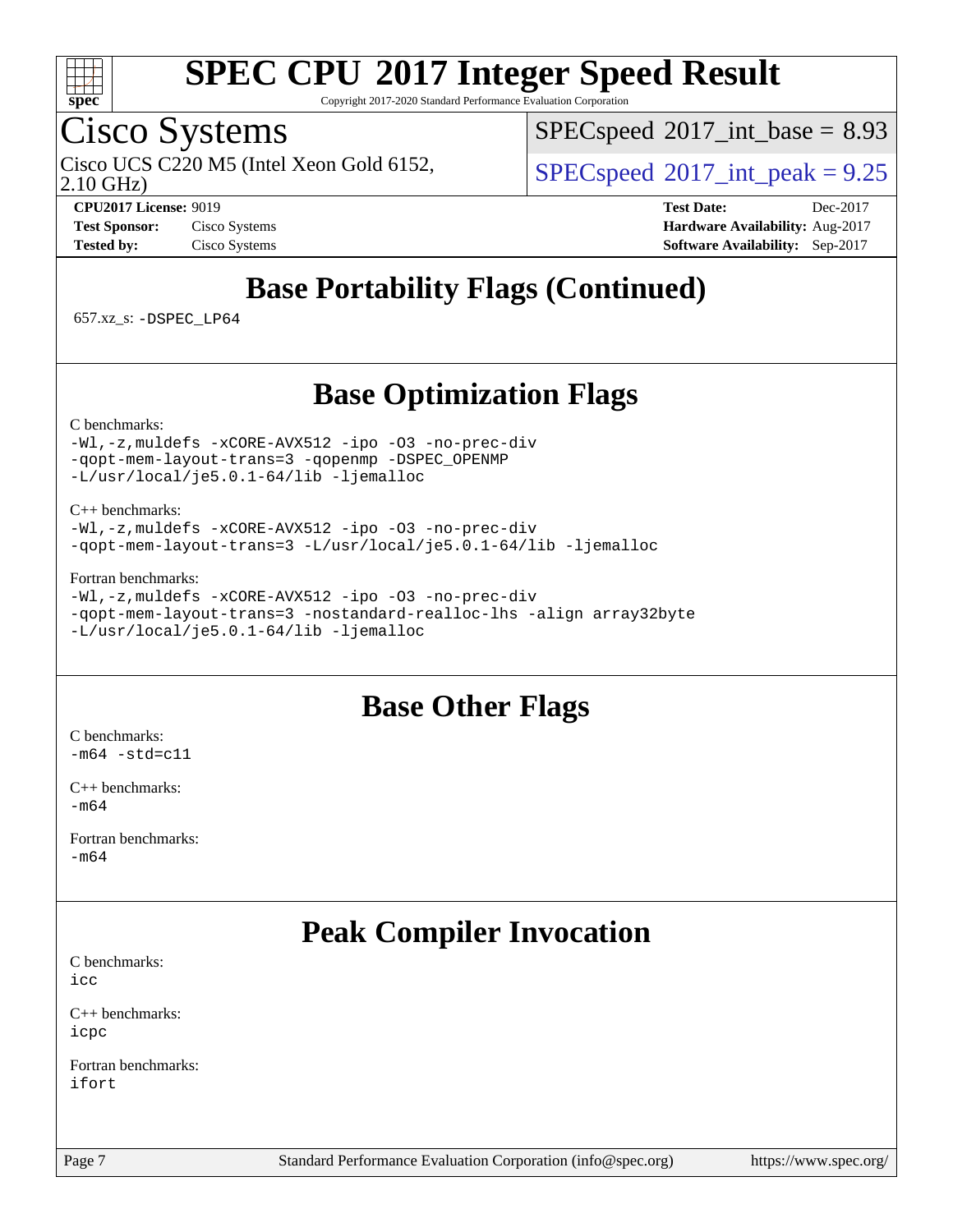

Copyright 2017-2020 Standard Performance Evaluation Corporation

### Cisco Systems

2.10 GHz) Cisco UCS C220 M5 (Intel Xeon Gold 6152,  $SPECspeed@2017$  $SPECspeed@2017$  int peak = 9.25

 $SPECspeed^{\circ}2017\_int\_base = 8.93$  $SPECspeed^{\circ}2017\_int\_base = 8.93$ 

**[Test Sponsor:](http://www.spec.org/auto/cpu2017/Docs/result-fields.html#TestSponsor)** Cisco Systems **[Hardware Availability:](http://www.spec.org/auto/cpu2017/Docs/result-fields.html#HardwareAvailability)** Aug-2017

**[CPU2017 License:](http://www.spec.org/auto/cpu2017/Docs/result-fields.html#CPU2017License)** 9019 **[Test Date:](http://www.spec.org/auto/cpu2017/Docs/result-fields.html#TestDate)** Dec-2017 **[Tested by:](http://www.spec.org/auto/cpu2017/Docs/result-fields.html#Testedby)** Cisco Systems **[Software Availability:](http://www.spec.org/auto/cpu2017/Docs/result-fields.html#SoftwareAvailability)** Sep-2017

### **[Peak Portability Flags](http://www.spec.org/auto/cpu2017/Docs/result-fields.html#PeakPortabilityFlags)**

 600.perlbench\_s: [-DSPEC\\_LP64](http://www.spec.org/cpu2017/results/res2018q1/cpu2017-20171225-02037.flags.html#b600.perlbench_s_peakPORTABILITY_DSPEC_LP64) [-DSPEC\\_LINUX\\_X64](http://www.spec.org/cpu2017/results/res2018q1/cpu2017-20171225-02037.flags.html#b600.perlbench_s_peakCPORTABILITY_DSPEC_LINUX_X64)  $602.\text{gcc}\$ : -DSPEC LP64 605.mcf\_s: [-DSPEC\\_LP64](http://www.spec.org/cpu2017/results/res2018q1/cpu2017-20171225-02037.flags.html#suite_peakPORTABILITY605_mcf_s_DSPEC_LP64) 620.omnetpp\_s: [-DSPEC\\_LP64](http://www.spec.org/cpu2017/results/res2018q1/cpu2017-20171225-02037.flags.html#suite_peakPORTABILITY620_omnetpp_s_DSPEC_LP64) 623.xalancbmk\_s: [-D\\_FILE\\_OFFSET\\_BITS=64](http://www.spec.org/cpu2017/results/res2018q1/cpu2017-20171225-02037.flags.html#user_peakPORTABILITY623_xalancbmk_s_file_offset_bits_64_5ae949a99b284ddf4e95728d47cb0843d81b2eb0e18bdfe74bbf0f61d0b064f4bda2f10ea5eb90e1dcab0e84dbc592acfc5018bc955c18609f94ddb8d550002c) [-DSPEC\\_LINUX](http://www.spec.org/cpu2017/results/res2018q1/cpu2017-20171225-02037.flags.html#b623.xalancbmk_s_peakCXXPORTABILITY_DSPEC_LINUX) 625.x264\_s: [-DSPEC\\_LP64](http://www.spec.org/cpu2017/results/res2018q1/cpu2017-20171225-02037.flags.html#suite_peakPORTABILITY625_x264_s_DSPEC_LP64) 631.deepsjeng\_s: [-DSPEC\\_LP64](http://www.spec.org/cpu2017/results/res2018q1/cpu2017-20171225-02037.flags.html#suite_peakPORTABILITY631_deepsjeng_s_DSPEC_LP64) 641.leela\_s: [-DSPEC\\_LP64](http://www.spec.org/cpu2017/results/res2018q1/cpu2017-20171225-02037.flags.html#suite_peakPORTABILITY641_leela_s_DSPEC_LP64) 648.exchange2\_s: [-DSPEC\\_LP64](http://www.spec.org/cpu2017/results/res2018q1/cpu2017-20171225-02037.flags.html#suite_peakPORTABILITY648_exchange2_s_DSPEC_LP64) 657.xz\_s: [-DSPEC\\_LP64](http://www.spec.org/cpu2017/results/res2018q1/cpu2017-20171225-02037.flags.html#suite_peakPORTABILITY657_xz_s_DSPEC_LP64)

### **[Peak Optimization Flags](http://www.spec.org/auto/cpu2017/Docs/result-fields.html#PeakOptimizationFlags)**

[C benchmarks](http://www.spec.org/auto/cpu2017/Docs/result-fields.html#Cbenchmarks):

600.perlbench\_s:  $-W1$ , -z, muldefs [-prof-gen](http://www.spec.org/cpu2017/results/res2018q1/cpu2017-20171225-02037.flags.html#user_peakPASS1_CFLAGSPASS1_LDFLAGS600_perlbench_s_prof_gen_5aa4926d6013ddb2a31985c654b3eb18169fc0c6952a63635c234f711e6e63dd76e94ad52365559451ec499a2cdb89e4dc58ba4c67ef54ca681ffbe1461d6b36)(pass 1) [-prof-use](http://www.spec.org/cpu2017/results/res2018q1/cpu2017-20171225-02037.flags.html#user_peakPASS2_CFLAGSPASS2_LDFLAGS600_perlbench_s_prof_use_1a21ceae95f36a2b53c25747139a6c16ca95bd9def2a207b4f0849963b97e94f5260e30a0c64f4bb623698870e679ca08317ef8150905d41bd88c6f78df73f19)(pass 2) -02 [-xCORE-AVX512](http://www.spec.org/cpu2017/results/res2018q1/cpu2017-20171225-02037.flags.html#user_peakPASS2_COPTIMIZE600_perlbench_s_f-xCORE-AVX512) [-qopt-mem-layout-trans=3](http://www.spec.org/cpu2017/results/res2018q1/cpu2017-20171225-02037.flags.html#user_peakPASS1_COPTIMIZEPASS2_COPTIMIZE600_perlbench_s_f-qopt-mem-layout-trans_de80db37974c74b1f0e20d883f0b675c88c3b01e9d123adea9b28688d64333345fb62bc4a798493513fdb68f60282f9a726aa07f478b2f7113531aecce732043) [-ipo](http://www.spec.org/cpu2017/results/res2018q1/cpu2017-20171225-02037.flags.html#user_peakPASS2_COPTIMIZE600_perlbench_s_f-ipo) [-O3](http://www.spec.org/cpu2017/results/res2018q1/cpu2017-20171225-02037.flags.html#user_peakPASS2_COPTIMIZE600_perlbench_s_f-O3) [-no-prec-div](http://www.spec.org/cpu2017/results/res2018q1/cpu2017-20171225-02037.flags.html#user_peakPASS2_COPTIMIZE600_perlbench_s_f-no-prec-div) [-DSPEC\\_SUPPRESS\\_OPENMP](http://www.spec.org/cpu2017/results/res2018q1/cpu2017-20171225-02037.flags.html#suite_peakPASS1_COPTIMIZE600_perlbench_s_DSPEC_SUPPRESS_OPENMP) [-qopenmp](http://www.spec.org/cpu2017/results/res2018q1/cpu2017-20171225-02037.flags.html#user_peakPASS2_COPTIMIZE600_perlbench_s_qopenmp_16be0c44f24f464004c6784a7acb94aca937f053568ce72f94b139a11c7c168634a55f6653758ddd83bcf7b8463e8028bb0b48b77bcddc6b78d5d95bb1df2967) [-DSPEC\\_OPENMP](http://www.spec.org/cpu2017/results/res2018q1/cpu2017-20171225-02037.flags.html#suite_peakPASS2_COPTIMIZE600_perlbench_s_DSPEC_OPENMP) [-fno-strict-overflow](http://www.spec.org/cpu2017/results/res2018q1/cpu2017-20171225-02037.flags.html#user_peakEXTRA_OPTIMIZE600_perlbench_s_f-fno-strict-overflow) [-L/usr/local/je5.0.1-64/lib](http://www.spec.org/cpu2017/results/res2018q1/cpu2017-20171225-02037.flags.html#user_peakEXTRA_LIBS600_perlbench_s_jemalloc_link_path64_4b10a636b7bce113509b17f3bd0d6226c5fb2346b9178c2d0232c14f04ab830f976640479e5c33dc2bcbbdad86ecfb6634cbbd4418746f06f368b512fced5394) [-ljemalloc](http://www.spec.org/cpu2017/results/res2018q1/cpu2017-20171225-02037.flags.html#user_peakEXTRA_LIBS600_perlbench_s_jemalloc_link_lib_d1249b907c500fa1c0672f44f562e3d0f79738ae9e3c4a9c376d49f265a04b9c99b167ecedbf6711b3085be911c67ff61f150a17b3472be731631ba4d0471706)

 602.gcc\_s: [-Wl,-z,muldefs](http://www.spec.org/cpu2017/results/res2018q1/cpu2017-20171225-02037.flags.html#user_peakEXTRA_LDFLAGS602_gcc_s_link_force_multiple1_b4cbdb97b34bdee9ceefcfe54f4c8ea74255f0b02a4b23e853cdb0e18eb4525ac79b5a88067c842dd0ee6996c24547a27a4b99331201badda8798ef8a743f577) [-prof-gen](http://www.spec.org/cpu2017/results/res2018q1/cpu2017-20171225-02037.flags.html#user_peakPASS1_CFLAGSPASS1_LDFLAGS602_gcc_s_prof_gen_5aa4926d6013ddb2a31985c654b3eb18169fc0c6952a63635c234f711e6e63dd76e94ad52365559451ec499a2cdb89e4dc58ba4c67ef54ca681ffbe1461d6b36)(pass 1) [-prof-use](http://www.spec.org/cpu2017/results/res2018q1/cpu2017-20171225-02037.flags.html#user_peakPASS2_CFLAGSPASS2_LDFLAGS602_gcc_s_prof_use_1a21ceae95f36a2b53c25747139a6c16ca95bd9def2a207b4f0849963b97e94f5260e30a0c64f4bb623698870e679ca08317ef8150905d41bd88c6f78df73f19)(pass 2) [-O2](http://www.spec.org/cpu2017/results/res2018q1/cpu2017-20171225-02037.flags.html#user_peakPASS1_COPTIMIZE602_gcc_s_f-O2) [-xCORE-AVX512](http://www.spec.org/cpu2017/results/res2018q1/cpu2017-20171225-02037.flags.html#user_peakPASS2_COPTIMIZE602_gcc_s_f-xCORE-AVX512) [-qopt-mem-layout-trans=3](http://www.spec.org/cpu2017/results/res2018q1/cpu2017-20171225-02037.flags.html#user_peakPASS1_COPTIMIZEPASS2_COPTIMIZE602_gcc_s_f-qopt-mem-layout-trans_de80db37974c74b1f0e20d883f0b675c88c3b01e9d123adea9b28688d64333345fb62bc4a798493513fdb68f60282f9a726aa07f478b2f7113531aecce732043) [-ipo](http://www.spec.org/cpu2017/results/res2018q1/cpu2017-20171225-02037.flags.html#user_peakPASS2_COPTIMIZE602_gcc_s_f-ipo) [-O3](http://www.spec.org/cpu2017/results/res2018q1/cpu2017-20171225-02037.flags.html#user_peakPASS2_COPTIMIZE602_gcc_s_f-O3) [-no-prec-div](http://www.spec.org/cpu2017/results/res2018q1/cpu2017-20171225-02037.flags.html#user_peakPASS2_COPTIMIZE602_gcc_s_f-no-prec-div) [-DSPEC\\_SUPPRESS\\_OPENMP](http://www.spec.org/cpu2017/results/res2018q1/cpu2017-20171225-02037.flags.html#suite_peakPASS1_COPTIMIZE602_gcc_s_DSPEC_SUPPRESS_OPENMP) [-qopenmp](http://www.spec.org/cpu2017/results/res2018q1/cpu2017-20171225-02037.flags.html#user_peakPASS2_COPTIMIZE602_gcc_s_qopenmp_16be0c44f24f464004c6784a7acb94aca937f053568ce72f94b139a11c7c168634a55f6653758ddd83bcf7b8463e8028bb0b48b77bcddc6b78d5d95bb1df2967) [-DSPEC\\_OPENMP](http://www.spec.org/cpu2017/results/res2018q1/cpu2017-20171225-02037.flags.html#suite_peakPASS2_COPTIMIZE602_gcc_s_DSPEC_OPENMP) [-L/usr/local/je5.0.1-64/lib](http://www.spec.org/cpu2017/results/res2018q1/cpu2017-20171225-02037.flags.html#user_peakEXTRA_LIBS602_gcc_s_jemalloc_link_path64_4b10a636b7bce113509b17f3bd0d6226c5fb2346b9178c2d0232c14f04ab830f976640479e5c33dc2bcbbdad86ecfb6634cbbd4418746f06f368b512fced5394) [-ljemalloc](http://www.spec.org/cpu2017/results/res2018q1/cpu2017-20171225-02037.flags.html#user_peakEXTRA_LIBS602_gcc_s_jemalloc_link_lib_d1249b907c500fa1c0672f44f562e3d0f79738ae9e3c4a9c376d49f265a04b9c99b167ecedbf6711b3085be911c67ff61f150a17b3472be731631ba4d0471706)

 605.mcf\_s: [-Wl,-z,muldefs](http://www.spec.org/cpu2017/results/res2018q1/cpu2017-20171225-02037.flags.html#user_peakEXTRA_LDFLAGS605_mcf_s_link_force_multiple1_b4cbdb97b34bdee9ceefcfe54f4c8ea74255f0b02a4b23e853cdb0e18eb4525ac79b5a88067c842dd0ee6996c24547a27a4b99331201badda8798ef8a743f577) [-prof-gen](http://www.spec.org/cpu2017/results/res2018q1/cpu2017-20171225-02037.flags.html#user_peakPASS1_CFLAGSPASS1_LDFLAGS605_mcf_s_prof_gen_5aa4926d6013ddb2a31985c654b3eb18169fc0c6952a63635c234f711e6e63dd76e94ad52365559451ec499a2cdb89e4dc58ba4c67ef54ca681ffbe1461d6b36)(pass 1) [-prof-use](http://www.spec.org/cpu2017/results/res2018q1/cpu2017-20171225-02037.flags.html#user_peakPASS2_CFLAGSPASS2_LDFLAGS605_mcf_s_prof_use_1a21ceae95f36a2b53c25747139a6c16ca95bd9def2a207b4f0849963b97e94f5260e30a0c64f4bb623698870e679ca08317ef8150905d41bd88c6f78df73f19)(pass 2) [-ipo](http://www.spec.org/cpu2017/results/res2018q1/cpu2017-20171225-02037.flags.html#user_peakPASS1_COPTIMIZEPASS2_COPTIMIZE605_mcf_s_f-ipo) [-xCORE-AVX512](http://www.spec.org/cpu2017/results/res2018q1/cpu2017-20171225-02037.flags.html#user_peakPASS2_COPTIMIZE605_mcf_s_f-xCORE-AVX512) [-O3](http://www.spec.org/cpu2017/results/res2018q1/cpu2017-20171225-02037.flags.html#user_peakPASS1_COPTIMIZEPASS2_COPTIMIZE605_mcf_s_f-O3) [-no-prec-div](http://www.spec.org/cpu2017/results/res2018q1/cpu2017-20171225-02037.flags.html#user_peakPASS1_COPTIMIZEPASS2_COPTIMIZE605_mcf_s_f-no-prec-div) [-qopt-mem-layout-trans=3](http://www.spec.org/cpu2017/results/res2018q1/cpu2017-20171225-02037.flags.html#user_peakPASS1_COPTIMIZEPASS2_COPTIMIZE605_mcf_s_f-qopt-mem-layout-trans_de80db37974c74b1f0e20d883f0b675c88c3b01e9d123adea9b28688d64333345fb62bc4a798493513fdb68f60282f9a726aa07f478b2f7113531aecce732043) [-DSPEC\\_SUPPRESS\\_OPENMP](http://www.spec.org/cpu2017/results/res2018q1/cpu2017-20171225-02037.flags.html#suite_peakPASS1_COPTIMIZE605_mcf_s_DSPEC_SUPPRESS_OPENMP) [-qopenmp](http://www.spec.org/cpu2017/results/res2018q1/cpu2017-20171225-02037.flags.html#user_peakPASS2_COPTIMIZE605_mcf_s_qopenmp_16be0c44f24f464004c6784a7acb94aca937f053568ce72f94b139a11c7c168634a55f6653758ddd83bcf7b8463e8028bb0b48b77bcddc6b78d5d95bb1df2967) [-DSPEC\\_OPENMP](http://www.spec.org/cpu2017/results/res2018q1/cpu2017-20171225-02037.flags.html#suite_peakPASS2_COPTIMIZE605_mcf_s_DSPEC_OPENMP) [-L/usr/local/je5.0.1-64/lib](http://www.spec.org/cpu2017/results/res2018q1/cpu2017-20171225-02037.flags.html#user_peakEXTRA_LIBS605_mcf_s_jemalloc_link_path64_4b10a636b7bce113509b17f3bd0d6226c5fb2346b9178c2d0232c14f04ab830f976640479e5c33dc2bcbbdad86ecfb6634cbbd4418746f06f368b512fced5394) [-ljemalloc](http://www.spec.org/cpu2017/results/res2018q1/cpu2017-20171225-02037.flags.html#user_peakEXTRA_LIBS605_mcf_s_jemalloc_link_lib_d1249b907c500fa1c0672f44f562e3d0f79738ae9e3c4a9c376d49f265a04b9c99b167ecedbf6711b3085be911c67ff61f150a17b3472be731631ba4d0471706)

 625.x264\_s: [-Wl,-z,muldefs](http://www.spec.org/cpu2017/results/res2018q1/cpu2017-20171225-02037.flags.html#user_peakEXTRA_LDFLAGS625_x264_s_link_force_multiple1_b4cbdb97b34bdee9ceefcfe54f4c8ea74255f0b02a4b23e853cdb0e18eb4525ac79b5a88067c842dd0ee6996c24547a27a4b99331201badda8798ef8a743f577) [-xCORE-AVX512](http://www.spec.org/cpu2017/results/res2018q1/cpu2017-20171225-02037.flags.html#user_peakCOPTIMIZE625_x264_s_f-xCORE-AVX512) [-ipo](http://www.spec.org/cpu2017/results/res2018q1/cpu2017-20171225-02037.flags.html#user_peakCOPTIMIZE625_x264_s_f-ipo) [-O3](http://www.spec.org/cpu2017/results/res2018q1/cpu2017-20171225-02037.flags.html#user_peakCOPTIMIZE625_x264_s_f-O3) [-no-prec-div](http://www.spec.org/cpu2017/results/res2018q1/cpu2017-20171225-02037.flags.html#user_peakCOPTIMIZE625_x264_s_f-no-prec-div) [-qopt-mem-layout-trans=3](http://www.spec.org/cpu2017/results/res2018q1/cpu2017-20171225-02037.flags.html#user_peakCOPTIMIZE625_x264_s_f-qopt-mem-layout-trans_de80db37974c74b1f0e20d883f0b675c88c3b01e9d123adea9b28688d64333345fb62bc4a798493513fdb68f60282f9a726aa07f478b2f7113531aecce732043) [-qopenmp](http://www.spec.org/cpu2017/results/res2018q1/cpu2017-20171225-02037.flags.html#user_peakCOPTIMIZE625_x264_s_qopenmp_16be0c44f24f464004c6784a7acb94aca937f053568ce72f94b139a11c7c168634a55f6653758ddd83bcf7b8463e8028bb0b48b77bcddc6b78d5d95bb1df2967) [-DSPEC\\_OPENMP](http://www.spec.org/cpu2017/results/res2018q1/cpu2017-20171225-02037.flags.html#suite_peakCOPTIMIZE625_x264_s_DSPEC_OPENMP) [-L/usr/local/je5.0.1-64/lib](http://www.spec.org/cpu2017/results/res2018q1/cpu2017-20171225-02037.flags.html#user_peakEXTRA_LIBS625_x264_s_jemalloc_link_path64_4b10a636b7bce113509b17f3bd0d6226c5fb2346b9178c2d0232c14f04ab830f976640479e5c33dc2bcbbdad86ecfb6634cbbd4418746f06f368b512fced5394) [-ljemalloc](http://www.spec.org/cpu2017/results/res2018q1/cpu2017-20171225-02037.flags.html#user_peakEXTRA_LIBS625_x264_s_jemalloc_link_lib_d1249b907c500fa1c0672f44f562e3d0f79738ae9e3c4a9c376d49f265a04b9c99b167ecedbf6711b3085be911c67ff61f150a17b3472be731631ba4d0471706)

657.xz\_s: Same as 602.gcc\_s

[C++ benchmarks:](http://www.spec.org/auto/cpu2017/Docs/result-fields.html#CXXbenchmarks)

 620.omnetpp\_s: [-Wl,-z,muldefs](http://www.spec.org/cpu2017/results/res2018q1/cpu2017-20171225-02037.flags.html#user_peakEXTRA_LDFLAGS620_omnetpp_s_link_force_multiple1_b4cbdb97b34bdee9ceefcfe54f4c8ea74255f0b02a4b23e853cdb0e18eb4525ac79b5a88067c842dd0ee6996c24547a27a4b99331201badda8798ef8a743f577) [-prof-gen](http://www.spec.org/cpu2017/results/res2018q1/cpu2017-20171225-02037.flags.html#user_peakPASS1_CXXFLAGSPASS1_LDFLAGS620_omnetpp_s_prof_gen_5aa4926d6013ddb2a31985c654b3eb18169fc0c6952a63635c234f711e6e63dd76e94ad52365559451ec499a2cdb89e4dc58ba4c67ef54ca681ffbe1461d6b36)(pass 1) [-prof-use](http://www.spec.org/cpu2017/results/res2018q1/cpu2017-20171225-02037.flags.html#user_peakPASS2_CXXFLAGSPASS2_LDFLAGS620_omnetpp_s_prof_use_1a21ceae95f36a2b53c25747139a6c16ca95bd9def2a207b4f0849963b97e94f5260e30a0c64f4bb623698870e679ca08317ef8150905d41bd88c6f78df73f19)(pass 2) [-ipo](http://www.spec.org/cpu2017/results/res2018q1/cpu2017-20171225-02037.flags.html#user_peakPASS1_CXXOPTIMIZEPASS2_CXXOPTIMIZE620_omnetpp_s_f-ipo) [-xCORE-AVX512](http://www.spec.org/cpu2017/results/res2018q1/cpu2017-20171225-02037.flags.html#user_peakPASS2_CXXOPTIMIZE620_omnetpp_s_f-xCORE-AVX512) [-O3](http://www.spec.org/cpu2017/results/res2018q1/cpu2017-20171225-02037.flags.html#user_peakPASS1_CXXOPTIMIZEPASS2_CXXOPTIMIZE620_omnetpp_s_f-O3) [-no-prec-div](http://www.spec.org/cpu2017/results/res2018q1/cpu2017-20171225-02037.flags.html#user_peakPASS1_CXXOPTIMIZEPASS2_CXXOPTIMIZE620_omnetpp_s_f-no-prec-div) [-qopt-mem-layout-trans=3](http://www.spec.org/cpu2017/results/res2018q1/cpu2017-20171225-02037.flags.html#user_peakPASS1_CXXOPTIMIZEPASS2_CXXOPTIMIZE620_omnetpp_s_f-qopt-mem-layout-trans_de80db37974c74b1f0e20d883f0b675c88c3b01e9d123adea9b28688d64333345fb62bc4a798493513fdb68f60282f9a726aa07f478b2f7113531aecce732043) [-DSPEC\\_SUPPRESS\\_OPENMP](http://www.spec.org/cpu2017/results/res2018q1/cpu2017-20171225-02037.flags.html#suite_peakPASS1_CXXOPTIMIZE620_omnetpp_s_DSPEC_SUPPRESS_OPENMP) [-qopenmp](http://www.spec.org/cpu2017/results/res2018q1/cpu2017-20171225-02037.flags.html#user_peakPASS2_CXXOPTIMIZE620_omnetpp_s_qopenmp_16be0c44f24f464004c6784a7acb94aca937f053568ce72f94b139a11c7c168634a55f6653758ddd83bcf7b8463e8028bb0b48b77bcddc6b78d5d95bb1df2967) [-DSPEC\\_OPENMP](http://www.spec.org/cpu2017/results/res2018q1/cpu2017-20171225-02037.flags.html#suite_peakPASS2_CXXOPTIMIZE620_omnetpp_s_DSPEC_OPENMP) [-L/usr/local/je5.0.1-64/lib](http://www.spec.org/cpu2017/results/res2018q1/cpu2017-20171225-02037.flags.html#user_peakEXTRA_LIBS620_omnetpp_s_jemalloc_link_path64_4b10a636b7bce113509b17f3bd0d6226c5fb2346b9178c2d0232c14f04ab830f976640479e5c33dc2bcbbdad86ecfb6634cbbd4418746f06f368b512fced5394) [-ljemalloc](http://www.spec.org/cpu2017/results/res2018q1/cpu2017-20171225-02037.flags.html#user_peakEXTRA_LIBS620_omnetpp_s_jemalloc_link_lib_d1249b907c500fa1c0672f44f562e3d0f79738ae9e3c4a9c376d49f265a04b9c99b167ecedbf6711b3085be911c67ff61f150a17b3472be731631ba4d0471706)

**(Continued on next page)**